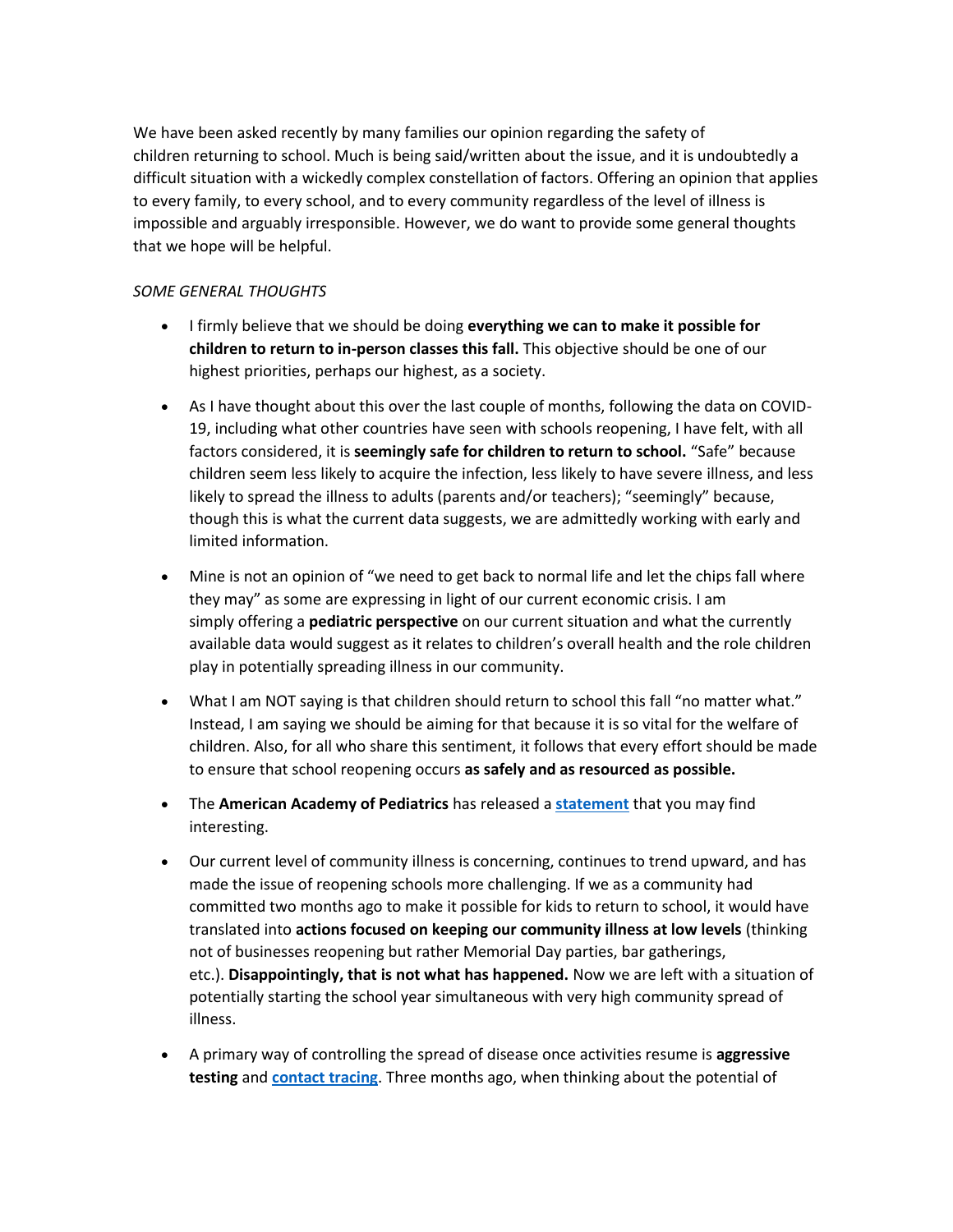school reopening in August, I would have assumed we would be in a much better place with testing than we currently are. This too is disappointing and makes reopening schools more precarious.

- In addition to all the planning being done to make school as safe as possible, one of the most critical aspects of planning is **what will be done when the infections happen** as they most surely will. This is where "contact tracing" is so essential in keeping inevitable cases to a minimum. Hopefully, that effort will be leaned into.
- It is worse than disappointing that this issue has been politicized. Disagreement is to be expected, embraced, and worked through; using our children and their education as political footballs is not. Shameful.
- Our school administrators and teachers **deserve an enormous amount of praise, support, and grace** as they try to make these decisions. What they are trying to do is extremely difficult, by some standards impossible, as they are dealing with limited information/resources, a rapidly changing situation, and many conflicting issues/interests. This situation has highlighted something long known but underappreciated, i.e. our teachers are essential workers in our community, underpaid, and put themselves at risk for the sake of our children. This has been true before COVID and is further appreciated now.

## *SOME THOUGHTS FOR YOUR FAMILY*

We do not yet know what options or plans will be forthcoming from the Orange County School Board, though we have seen Seminole County's and imagine they will be somewhat similar. When it comes to deciding for your family, we have quickly realized that everyone's situation is unique and nuanced. Therefore, what will likely be most helpful will be some guiding thoughts for your family in making the decision.

- **Having options is stressful.** That is especially true when 1) considering something as consequential as our children's education, and 2) the options all seem less than desirable. I feel burdened for you as families; we hope to help make the process less stressful.
- When asked about school decisions throughout the years (before COVID), we have always advised families to try to think about **what's best for "this child, this year."** The idea here is every child is different, and children's needs are different at different times in life. That is perhaps more true with decisions this year than before.
- When considering options re: school, I feel it is helpful to be **"eyes wide open" on the trade-offs.** There is no perfect situation, and if you can get as clear as possible about the likely negatives of each situation and be okay with them, it can help make the decision a little more clear.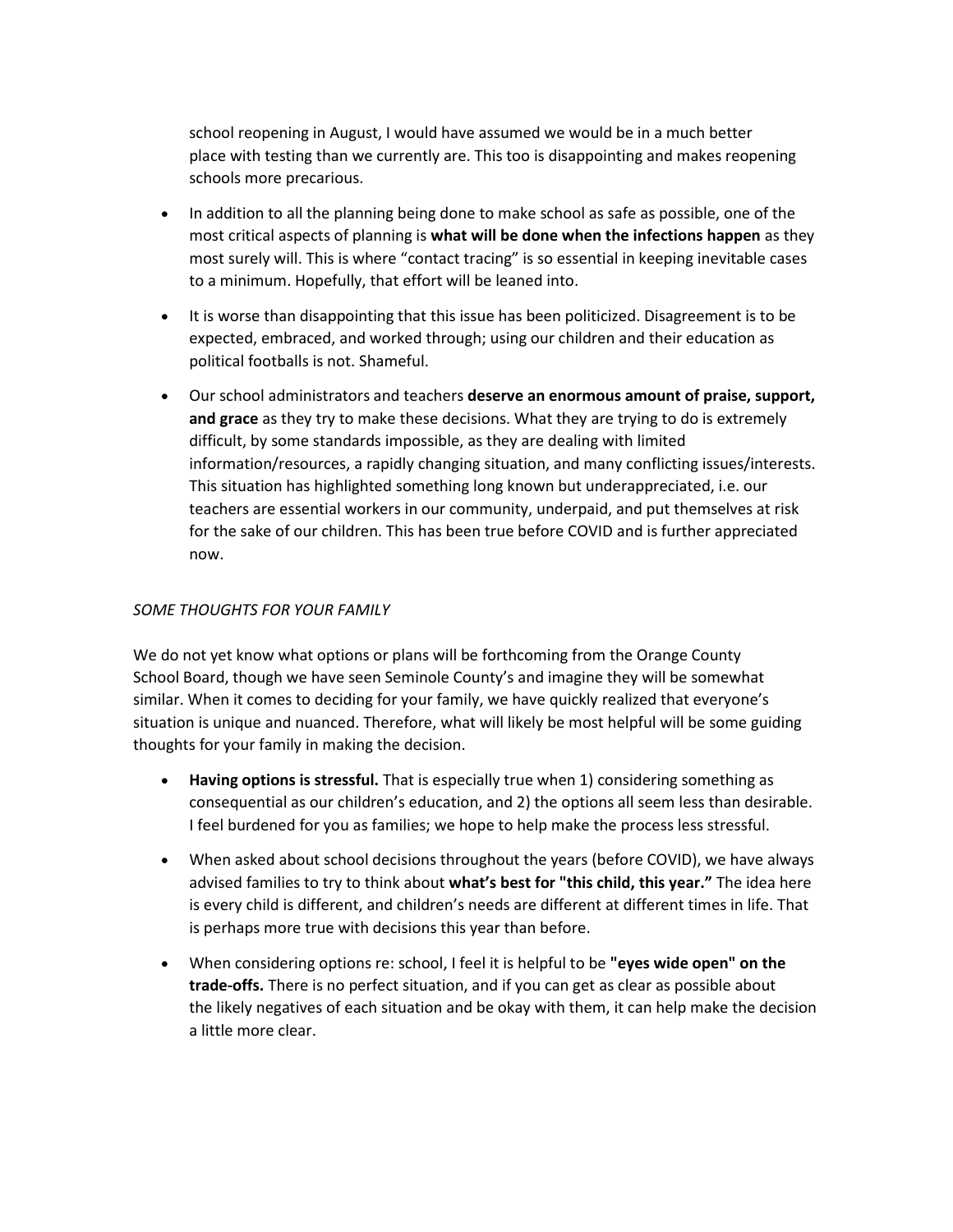- Therefore the following exercise might be helpful for your family:
	- o What are your options?
	- o What are the potential or likely negatives of each option?
	- $\circ$  What are your family's priorities? If your family's #1 priority is minimizing the risk of infection, then returning to full-time in-person school is probably not the best decision. However, if you feel it is most important that your child gets the academic instruction and you know that is not accomplished for this child with virtual learning, then the best decision is probably not a completely virtual option. These are not "right and wrong" but rather aligning with our unique family situation.

## *SOME FINAL THOUGHTS*

- **Get a Flu shot.** This is a message we say every year and is perhaps even more important this year. Additionally, there is likely to be more demand for flu shots and, therefore, the potential for running out earlier than previous years.
- Maintain a **positive outlook**. Our children will adopt our attitudes.
- **Be flexible.** Schools will have to adjust what is sure to be a changing situation and some unforeseen circumstances. Be prepared to be absent more than typical, even with non-COVID-19 illnesses as all illnesses are going to be regarded with more caution. Expect potential classroom closures and absences due to COVID exposures. These will happen; prepare for these situations, both mentally and logistically.
- Avoid the politicization and false dichotomies. Our current situation is difficult, thus needing thoughtfulness and solidarity.
- Be involved and supportive. Our teachers will need that, and your children will benefit.
- Maintain **rhythms and routines.** This approach can have a dramatic benefit in reducing children's stress, even more so when circumstances outside of our control are changing. Routines such as family meals, family walks, bedside debriefings - consistent occurrences that the child knows to expect - help provide a sense of normalcy when other circumstances seem less predictable.

2020 has been and will continue to be a different and difficult year; however, children are amazingly resilient. What they need most is a caring adult on whom they can count. No matter what happens with school, we can all be that for our children. We are grateful for the many teachers who also play that role, coming alongside our children in so many countless and selfless ways. Likewise, we at Middleton Pediatrics are thankful for the privilege of serving your family during this challenging time.